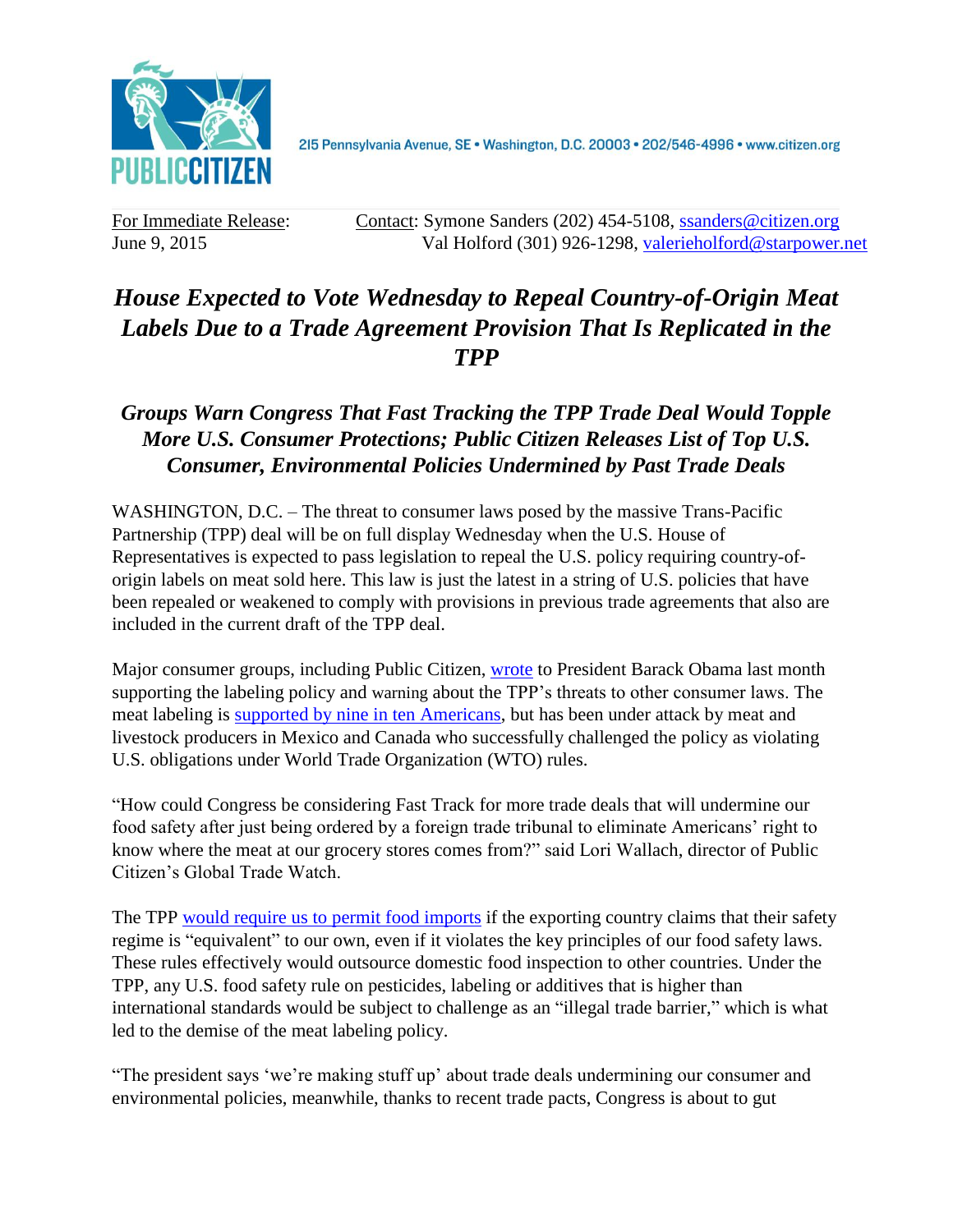consumer meat labels, and we now have to import processed chicken from China that Congress previously banned. To comply with NAFTA, the Obama administration [opened all U.S. roads](http://www.utsandiego.com/news/2015/jan/12/nafta-trucking-measure-implemented/) to trucks originating in Mexico that lack our safety and air pollution standards," Wallach said.

Speaking at Nike in May, the President [stated,](https://www.whitehouse.gov/the-press-office/2015/05/08/remarks-president-trade) "Critics warn that parts of this deal would undermine American regulation – food safety, worker safety, even financial regulations. They're making this stuff up. This is just not true. No trade agreement is going to force us to change our laws."

Despite the fact that the pact is secret from the public, Members of Congress, who are allowed to read it, confirm that the draft TPP deal would undermine our laws.

Past trade agreements on which the TPP was modeled repeatedly have undermined domestic consumer and environmental policies. The meat labeling controversy comes after a previous WTO ruling required the United States [to reverse its ban](http://www.citizen.org/food-under-nafta-wto) on sale of processed chicken prepared in China, a ban enacted by Congress because of severe shortcomings in China's food safety and inspection regimes.

## **Public Citizen's List of Top U.S. Public Interest Policies Undermined by Trade Deals:**

- Instead of only allowing imports of poultry and meat from processing facilities U.S. inspectors certified as complying with U.S. safety and inspection standards, [now we allow](https://www.citizen.org/documents/PCfoodsafety.pdf)  products [from any plant](https://www.citizen.org/documents/PCfoodsafety.pdf) in any country whose policies, even if violating core elements of U.S. meat and poultry safety law, are deemed equivalent based on comparison of written policies.
- U.S. patent laws [were altered](http://www.uspto.gov/web/offices/com/doc/uruguay/SUMMARY.html) to comply with the WTO to extend the duration of monopolies provided to medicines, delaying generic drugs that provide lower priced drugs to consumers.
- The U.S. ban on sales of tuna caught using dolphin-deadly nets was eliminated and now a [final WTO ruling is imminent](http://www.citizen.org/documents/press-release-wto-dolphin-safe-tuna-april-2015.pdf) against voluntary dolphin-safe tuna consumer labels.
- The Obama administration [lifted the ban](http://www.utsandiego.com/news/2015/jan/12/nafta-trucking-measure-implemented/) on access to all U.S. highways for Mexicandomiciled long-haul trucks that had been excluded due to safety and air quality concerns.
- U.S. Clean Air Act regulations on gasoline cleanliness [were rolled back.](http://www.citizen.org/trade/article_redirect.cfm?ID=5499)
- The U.S. [lifted a ban](http://www.citizen.org/trade/article_redirect.cfm?ID=4326) on U.S. sale of shrimp caught with nets that drown sea turtles.
- The U.S. automobile "CAFE" fuel efficiency standards fleet analysis regime [was weakened.](https://www.citizen.org/trade/wto/ENVIRONMENT/)
- U.S. country of origin labels for meat are [pending elimination.](http://www.citizen.org/documents/press-release-wto-cool-ruling-may-2015.pdf)
- The ban on processed chicken from China [was lifted](http://www.citizen.org/food-under-nafta-wto) despite horrifying inspection reports and China's lax safety and inspection systems.

Through the TPP, U.S. policies could be challenged both by foreign governments, and also by corporations and foreign investors that would [be empowered](http://www.citizen.org/Page.aspx?pid=5411) to sue the U.S. government for future profits lost in a special tribunal that operates outside of the U.S. court system.